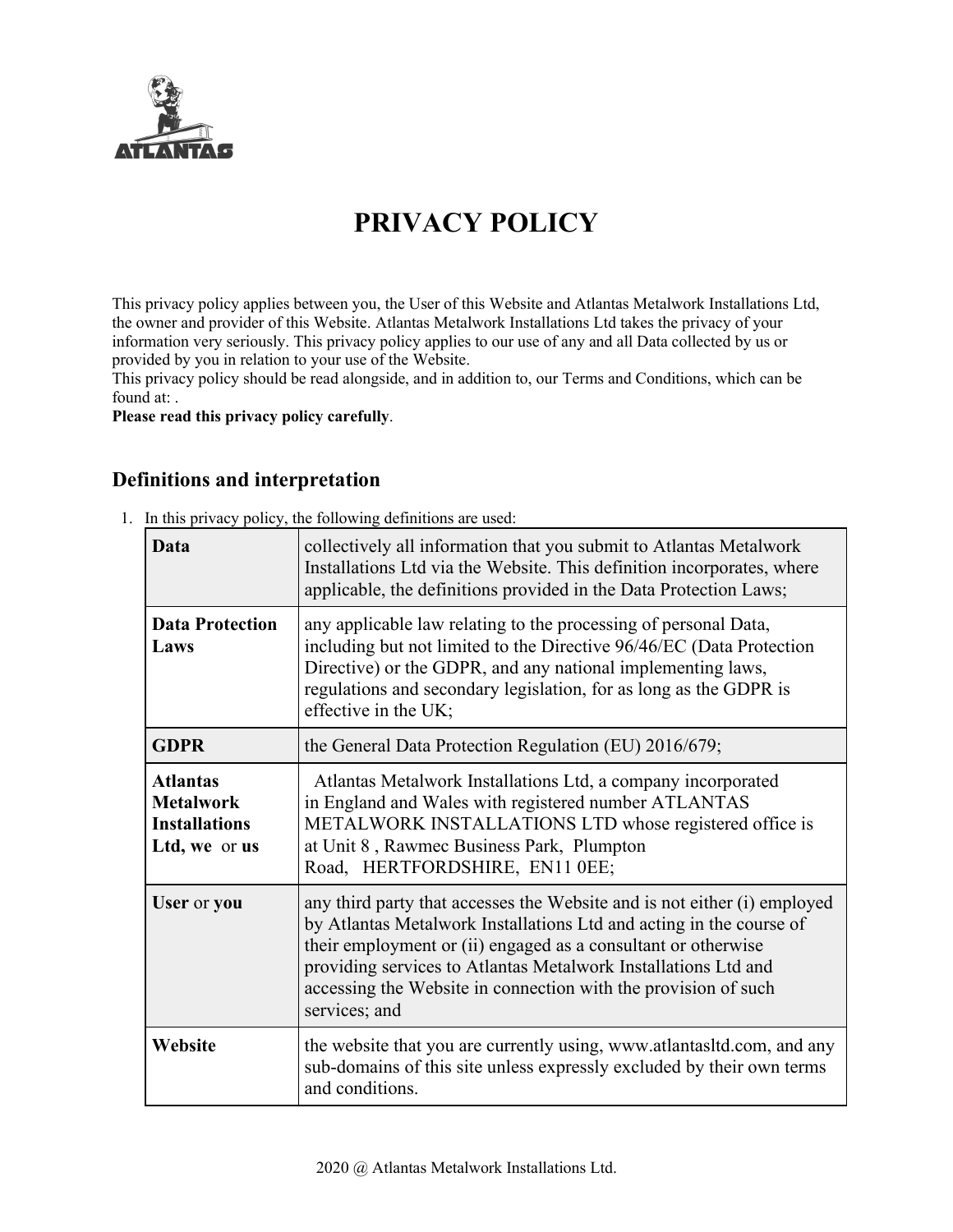

- 2. In this privacy policy, unless the context requires a different interpretation:
	- a. the singular includes the plural and vice versa;
	- b. references to sub-clauses, clauses, schedules or appendices are to sub-clauses, clauses, schedules or appendices of this privacy policy;
	- c. a reference to a person includes firms, companies, government entities, trusts and partnerships;
	- d. "including" is understood to mean "including without limitation";
	- e. reference to any statutory provision includes any modification or amendment of it;
	- f. the headings and sub-headings do not form part of this privacy policy.

#### **Scope of this privacy policy**

- 3. This privacy policy applies only to the actions of Atlantas Metalwork Installations Ltd and Users with respect to this Website. It does not extend to any websites that can be accessed from this Website including, but not limited to, any links we may provide to social media websites.
- 4. For purposes of the applicable Data Protection Laws, Atlantas Metalwork Installations Ltd is the "data controller". This means that Atlantas Metalwork Installations Ltd determines the purposes for which, and the manner in which, your Data is processed.

## **Data collected**

5. We may collect the following Data, which includes personal Data, from you:

a. IP address (automatically collected);

in each case, in accordance with this privacy policy.

#### **How we collect Data**

- 6. We collect Data in the following ways:
	- a. data is given to us by you ; and
	- b. data is collected automatically.

#### **Data that is given to us by you**

- 7. Atlantas Metalwork Installations Ltd will collect your Data in a number of ways, for example:
	- a. when you contact us through the Website, by telephone, post, e-mail or through any other means;
	- b. when you use our services;

in each case, in accordance with this privacy policy.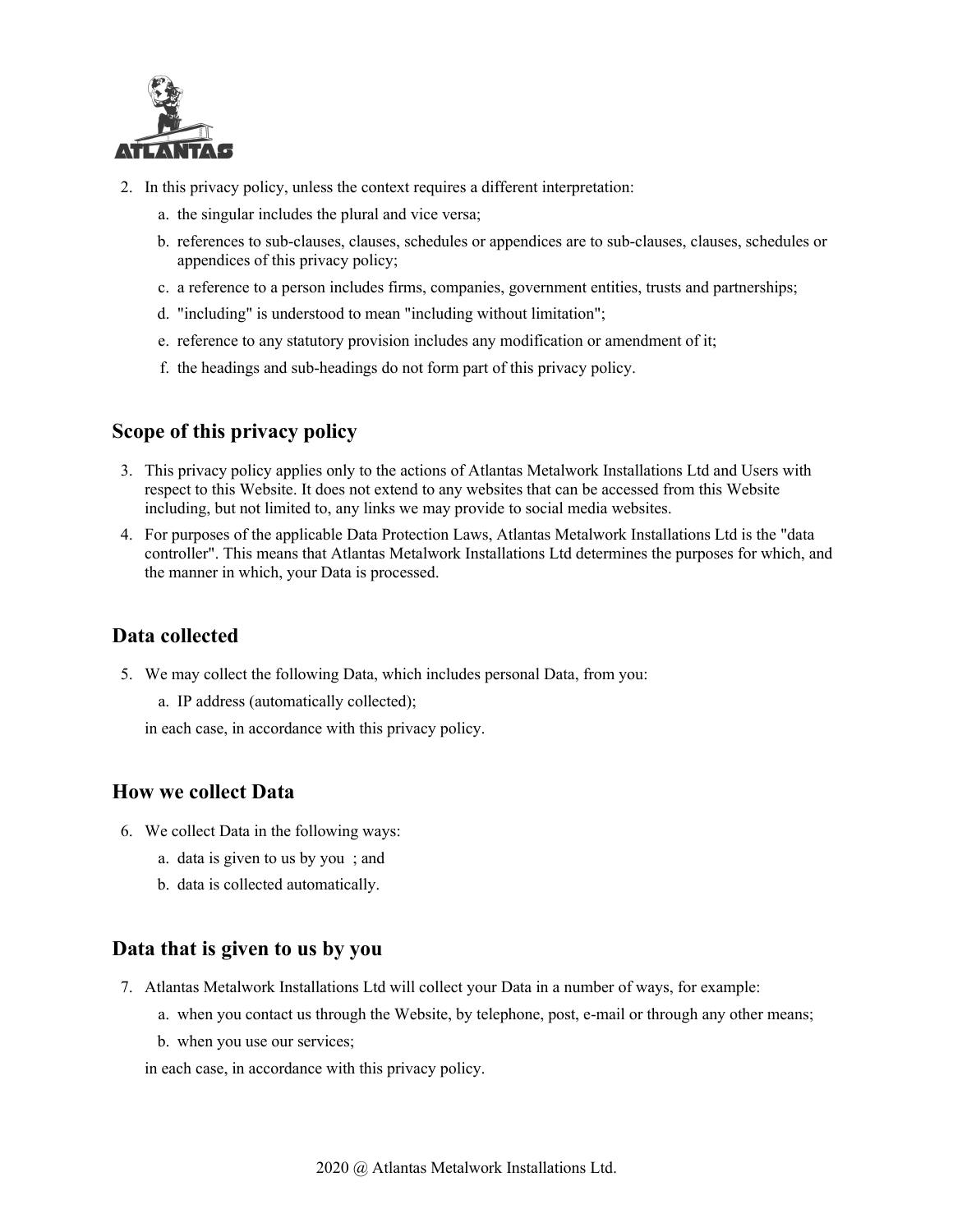

### **Data that is collected automatically**

- 8. To the extent that you access the Website, we will collect your Data automatically, for example:
	- a. we automatically collect some information about your visit to the Website. This information helps us to make improvements to Website content and navigation, and includes your IP address, the date, times and frequency with which you access the Website and the way you use and interact with its content.

#### **Our use of Data**

9. Any or all of the above Data may be required by us from time to time in order to provide you with the best possible service and experience when using our Website. Specifically, Data may be used by us for the following reasons:

a. improvement of our products / services;

in each case, in accordance with this privacy policy.

10. We may use your Data for the above purposes if we deem it necessary to do so for our legitimate interests. If you are not satisfied with this, you have the right to object in certain circumstances (see the section headed "Your rights" below).

## **Keeping Data secure**

- 11. We will use technical and organisational measures to safeguard your Data, for example:
	- a. access to your account is controlled by a password and a user name that is unique to you.
	- b. we store your Data on secure servers.
- 12. Technical and organisational measures include measures to deal with any suspected data breach. If you suspect any misuse or loss or unauthorised access to your Data, please let us know immediately by contacting us via this e-mail address: info@atlantasltd.co.uk.
- 13. If you want detailed information from Get Safe Online on how to protect your information and your computers and devices against fraud, identity theft, viruses and many other online problems, please visit www.getsafeonline.org. Get Safe Online is supported by HM Government and leading businesses.

## **Data retention**

- 14. Unless a longer retention period is required or permitted by law, we will only hold your Data on our systems for the period necessary to fulfil the purposes outlined in this privacy policy or until you request that the Data be deleted.
- 15. Even if we delete your Data, it may persist on backup or archival media for legal, tax or regulatory purposes.

# **Your rights**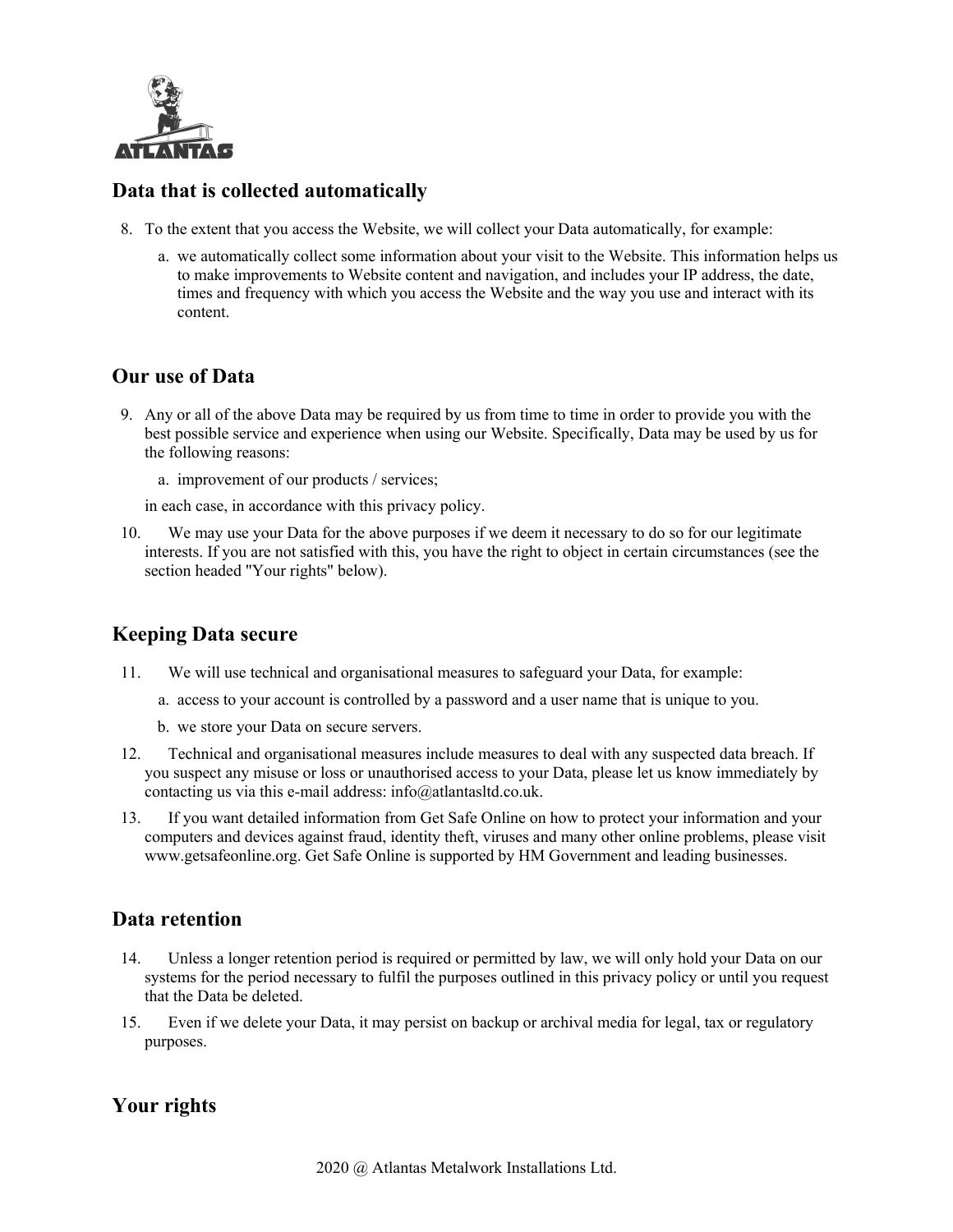

- 16. You have the following rights in relation to your Data:
	- a. **Right to access** the right to request (i) copies of the information we hold about you at any time, or (ii) that we modify, update or delete such information. If we provide you with access to the information we hold about you, we will not charge you for this, unless your request is "manifestly unfounded or excessive." Where we are legally permitted to do so, we may refuse your request. If we refuse your request, we will tell you the reasons why.
	- b. **Right to correct** the right to have your Data rectified if it is inaccurate or incomplete.
	- c. **Right to erase** the right to request that we delete or remove your Data from our systems.
	- d. **Right to restrict our use of your Data** the right to "block" us from using your Data or limit the way in which we can use it.
	- e. **Right to data portability** the right to request that we move, copy or transfer your Data.
	- f. **Right to object** the right to object to our use of your Data including where we use it for our legitimate interests.
- 17. To make enquiries, exercise any of your rights set out above, or withdraw your consent to the processing of your Data (where consent is our legal basis for processing your Data), please contact us via this e-mail address: info@atlantasltd.co.uk.
- 18. If you are not satisfied with the way a complaint you make in relation to your Data is handled by us, you may be able to refer your complaint to the relevant data protection authority. For the UK, this is the Information Commissioner's Office (ICO). The ICO's contact details can be found on their website at https://ico.org.uk/.
- 19. It is important that the Data we hold about you is accurate and current. Please keep us informed if your Data changes during the period for which we hold it.

## **Links to other websites**

20. This Website may, from time to time, provide links to other websites. We have no control over such websites and are not responsible for the content of these websites. This privacy policy does not extend to your use of such websites. You are advised to read the privacy policy or statement of other websites prior to using them.

## **Changes of business ownership and control**

- 21. Atlantas Metalwork Installations Ltd may, from time to time, expand or reduce our business and this may involve the sale and/or the transfer of control of all or part of Atlantas Metalwork Installations Ltd. Data provided by Users will, where it is relevant to any part of our business so transferred, be transferred along with that part and the new owner or newly controlling party will, under the terms of this privacy policy, be permitted to use the Data for the purposes for which it was originally supplied to us.
- 22. We may also disclose Data to a prospective purchaser of our business or any part of it.
- 23. In the above instances, we will take steps with the aim of ensuring your privacy is protected.